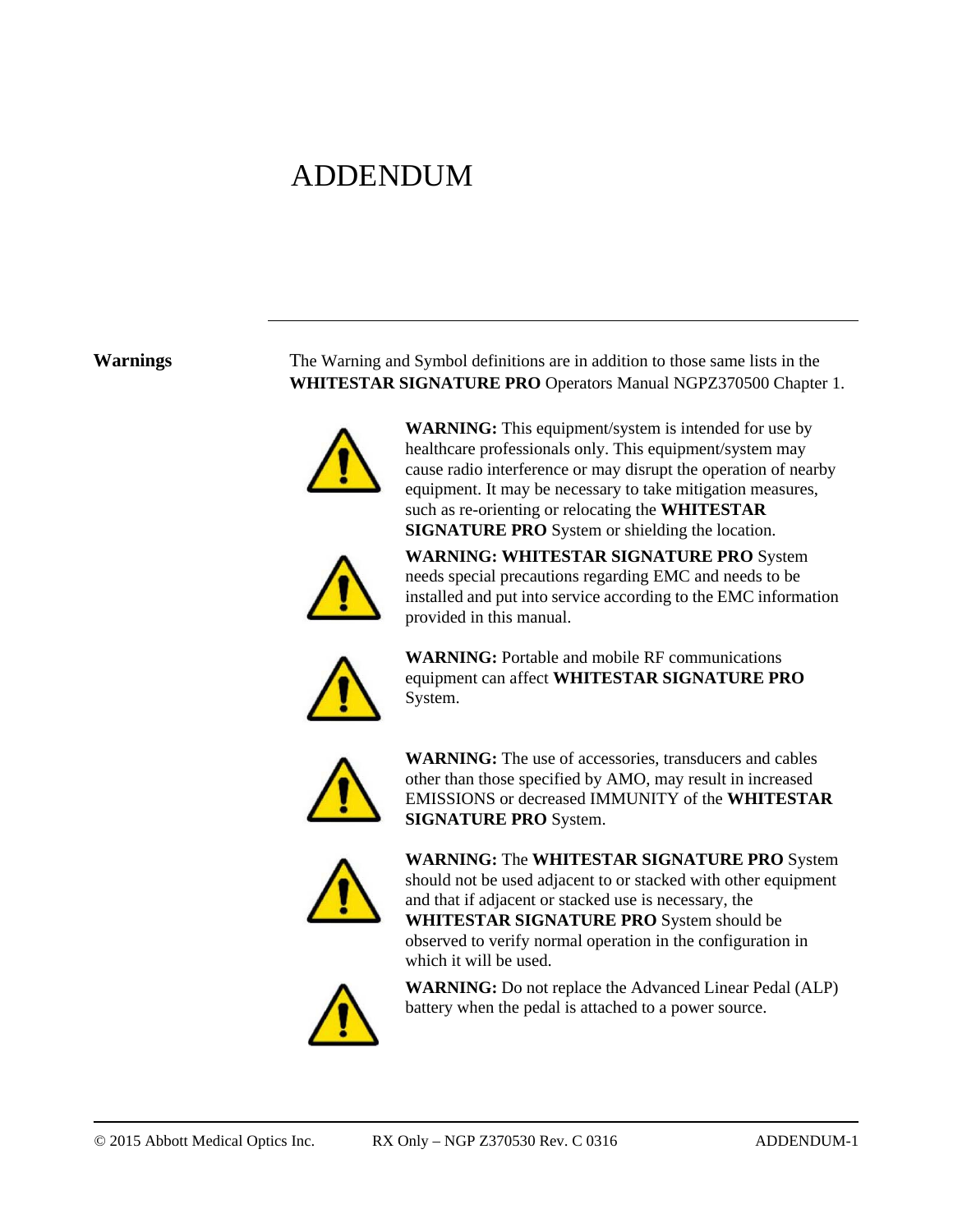

**WARNING:** This equipment/system is intended for use by healthcare professionals only. This equipment/system may cause radio interference or may disrupt the operation of nearby equipment. It may be necessary to take mitigation measures, such as re-orienting or relocating the **WHITESTAR SIGNATURE PRO** System or shielding the location.



**WARNING: WHITESTAR SIGNATURE PRO** System may be interfered with by other equipment, even if that other equipment complies with CISPR emission requirements.

Additional information for Wireless Setup - Foot Pedal and Remote Control in the WHITESTAR SIGNATURE PRO System Manual NGPZ370500 Chapter 6.

Note: If you have problems pairing the Advanced Control Pedal (ACP) and the remote control, remove any other BLUETOOTH devices from the area. Multiple BLUETOOTH devices can affect the pairing process.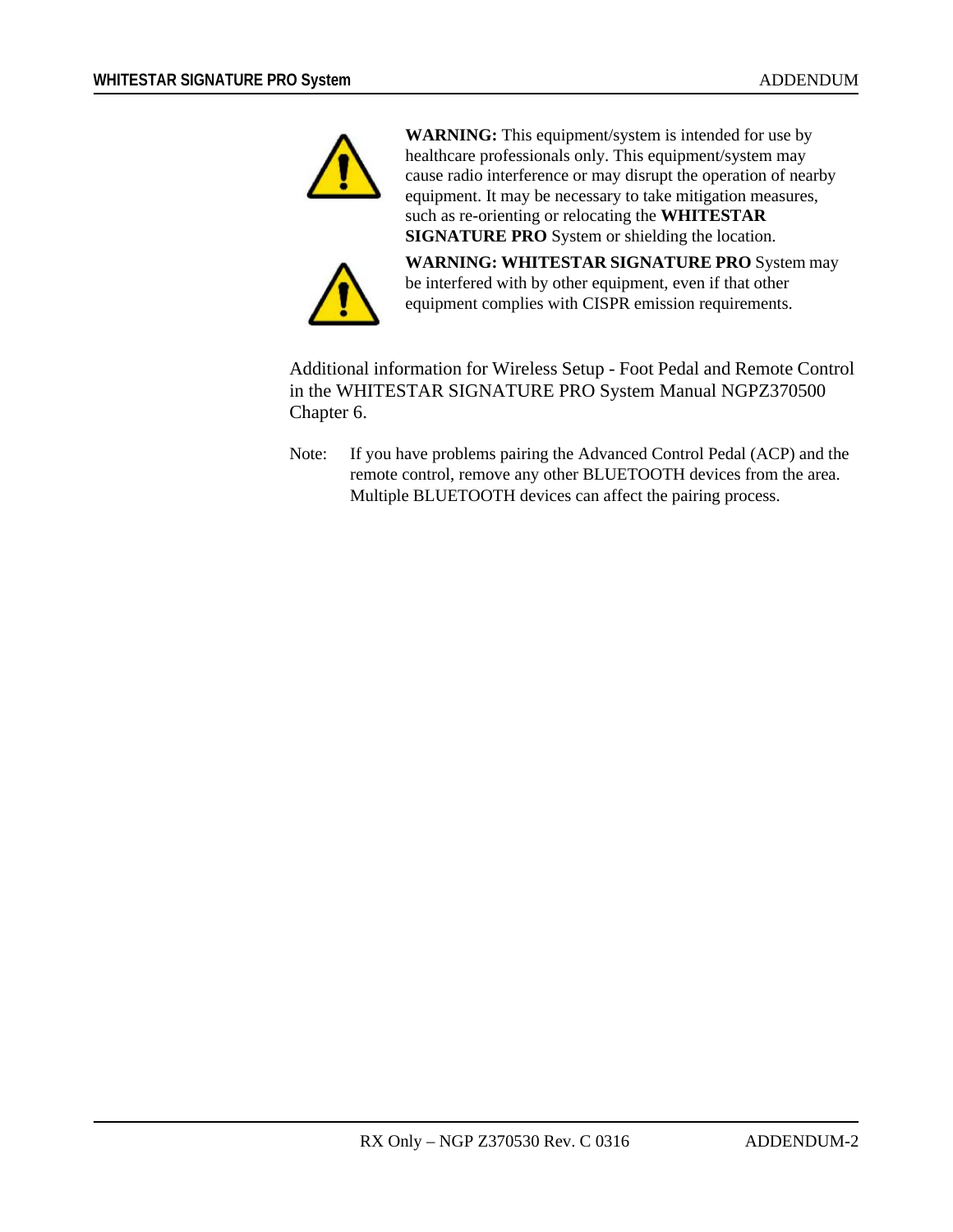**Errors** The following error information is in addition to the specifications in the **WHITESTAR SIGNATURE PRO** Operators Manual NGPZ370500 Chapter 8.

> During the operation of the **WHITESTAR SIGNATURE PRO System**, various errors may be displayed to indicate a fault that can affect the system. When errors are detected, the following occurs:

- A tone is generated.
- A message is displayed indicating the error.
- The system goes into a safe state without user intervention:
	- Phaco, I/A, Vitrectomy, and Diathermy functions are disabled.
	- Irrigation valve is automatically opened to the balanced salt solution and the aspiration path is vented ensuring that there is no residual vacuum and chamber pressure is maintained in the eye during the error state.
	- In this state, all the surgical modes become inoperative.

To resolve the errors, refer to Chapter 8 Error Messages Troubleshooting and Diagnostics and follow the described corrective actions.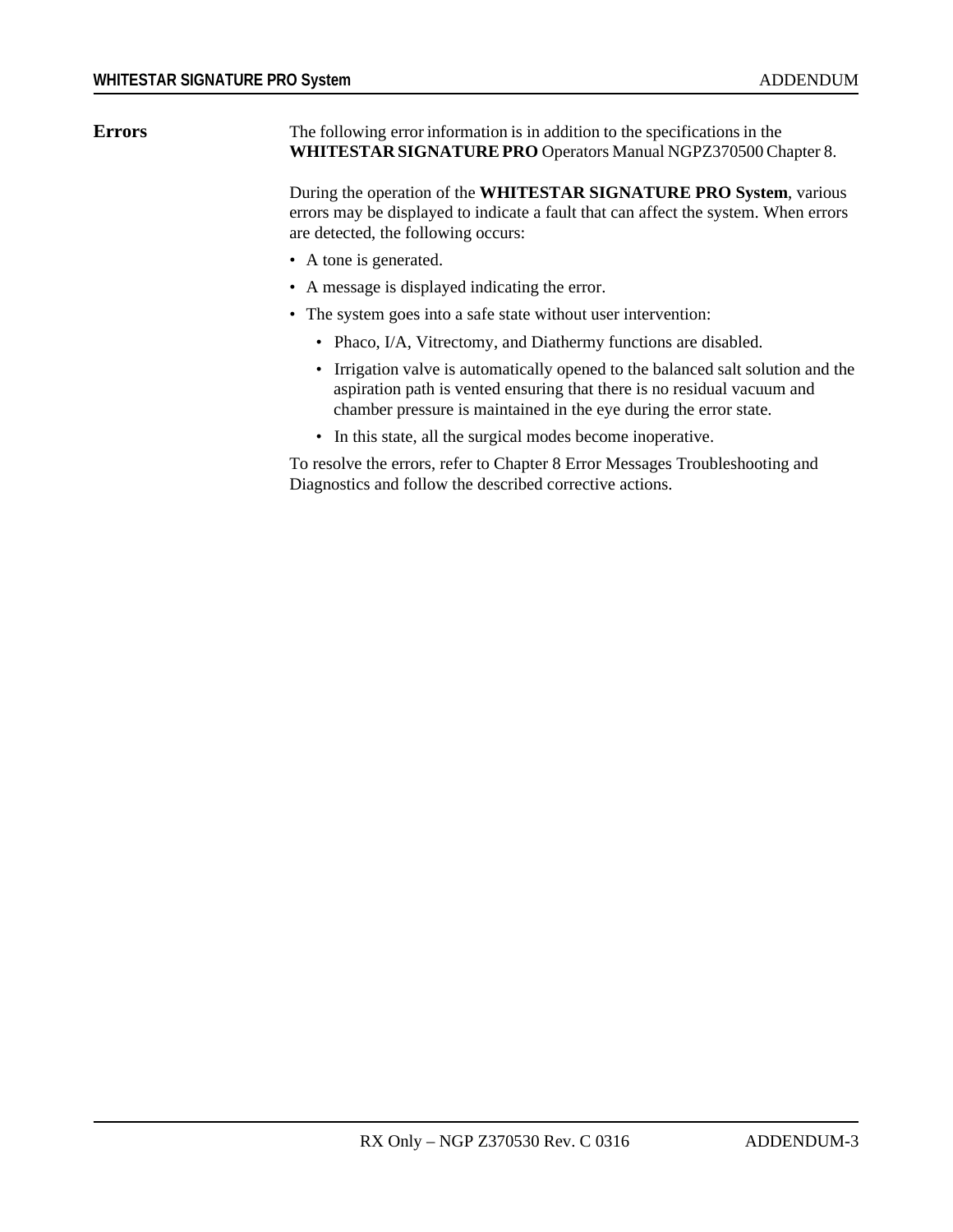| Electromagnetic    | The Electromagnetic Information is in addition to the specifications in the |
|--------------------|-----------------------------------------------------------------------------|
| <b>Information</b> | <b>WHITESTAR SIGNATURE PRO Operators Manual NGPZ370500 Chapter 10.</b>      |

**Table 1 – Electromagnetic Emissions**

| Guidance and manufacturer's declaration - electromagnetic emissions                                                                                                                                                                 |            |                                                                                                                                                                                                                  |  |  |  |
|-------------------------------------------------------------------------------------------------------------------------------------------------------------------------------------------------------------------------------------|------------|------------------------------------------------------------------------------------------------------------------------------------------------------------------------------------------------------------------|--|--|--|
| The WHITESTAR SIGNATURE PRO System is intended for use in the electromagnetic environment specified below.                                                                                                                          |            |                                                                                                                                                                                                                  |  |  |  |
|                                                                                                                                                                                                                                     |            | The customer or the user of the WHITESTAR SIGNATURE PRO System should assure that it is used in such an environment.                                                                                             |  |  |  |
| <b>Emissions Test</b>                                                                                                                                                                                                               | Compliance |                                                                                                                                                                                                                  |  |  |  |
| RF emissions<br>CISPR <sub>11</sub>                                                                                                                                                                                                 | Group 1    | The WHITESTAR SIGNATURE PRO System uses RF energy<br>only for its internal function. Therefore, its RF emissions are very<br>low and are not likely to cause any interference in nearby electronic<br>equipment. |  |  |  |
| RF emissions<br>CISPR <sub>11</sub>                                                                                                                                                                                                 | Class A    |                                                                                                                                                                                                                  |  |  |  |
| Harmonic emissions<br>IEC 61000-3-2                                                                                                                                                                                                 | Class A    |                                                                                                                                                                                                                  |  |  |  |
| Voltage Fluctuations/<br>Flicker emissions                                                                                                                                                                                          | Complies   |                                                                                                                                                                                                                  |  |  |  |
| The WHITESTAR SIGNATURE PRO System is suitable for use in all establishments other than domestic and those directly connected to the<br>public low-voltage power supply network that supplies buildings used for domestic purposes. |            |                                                                                                                                                                                                                  |  |  |  |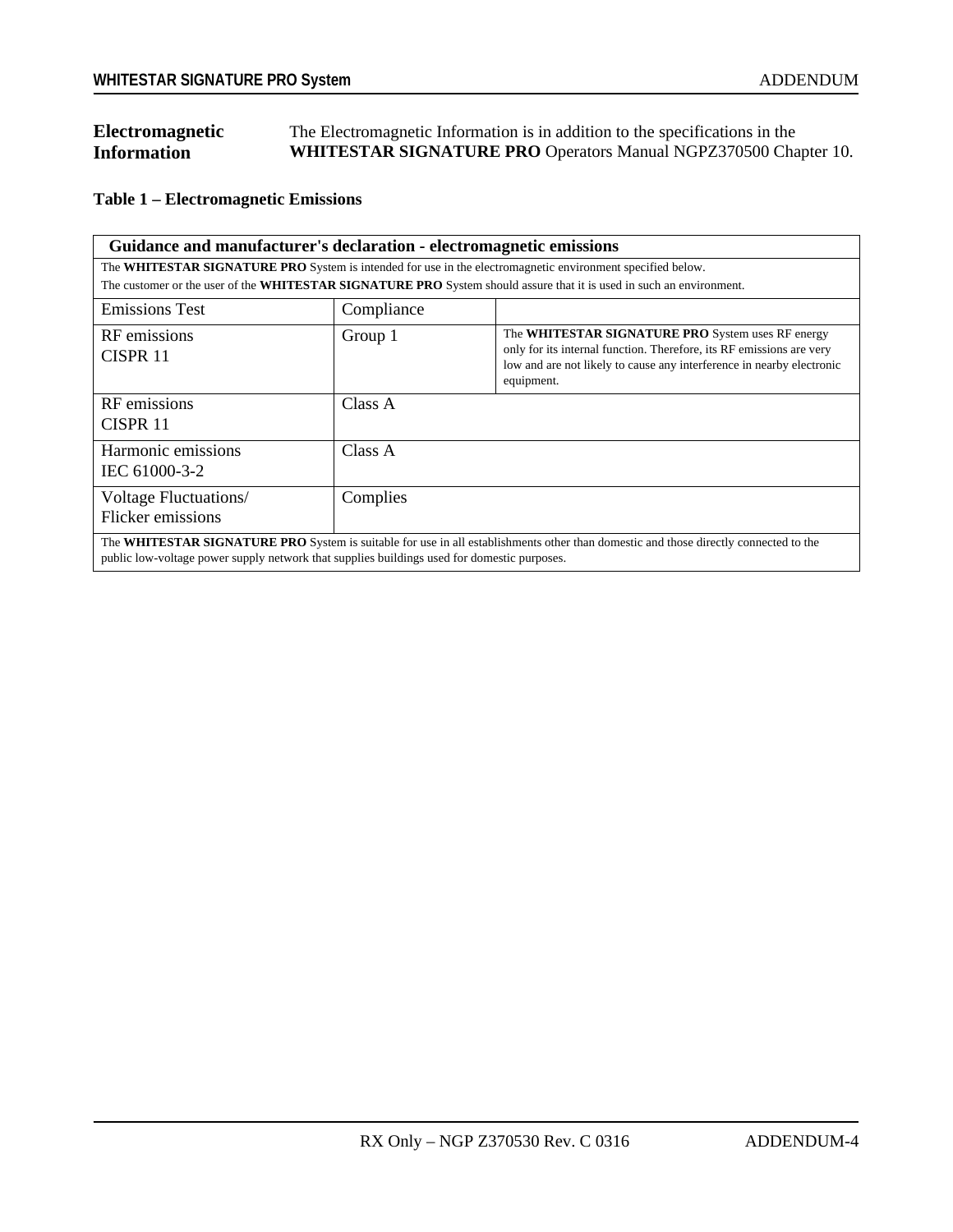#### **Table 2 – Electromagnetic Immunity**

|                                                                                                                                                                                                                                    | Guidance and manufacturer's declaration - electromagnetic immunity                                                                                                                          |                                                                                                                                                                                                             |                                                                                                                                                                                                                                                                                                                                                             |  |  |  |  |
|------------------------------------------------------------------------------------------------------------------------------------------------------------------------------------------------------------------------------------|---------------------------------------------------------------------------------------------------------------------------------------------------------------------------------------------|-------------------------------------------------------------------------------------------------------------------------------------------------------------------------------------------------------------|-------------------------------------------------------------------------------------------------------------------------------------------------------------------------------------------------------------------------------------------------------------------------------------------------------------------------------------------------------------|--|--|--|--|
| The WHITESTAR SIGNATURE PRO System is intended for use in the electromagnetic environment specified below. The customer or the user<br>of the WHITESTAR SIGNATURE PRO System should assure that it is used in such an environment. |                                                                                                                                                                                             |                                                                                                                                                                                                             |                                                                                                                                                                                                                                                                                                                                                             |  |  |  |  |
| Immunity test                                                                                                                                                                                                                      | IEC 60601 test level                                                                                                                                                                        | Compliance level                                                                                                                                                                                            | Electromagnetic environment - guidance                                                                                                                                                                                                                                                                                                                      |  |  |  |  |
| Electrostatic discharge (ESD)<br>IEC 61000-4-2                                                                                                                                                                                     | $+6$ kV contact<br>$\pm 8$ kV air                                                                                                                                                           | $+2$ kV contact<br>$\pm 8$ kV air<br>$(*)$                                                                                                                                                                  | Floors should be wood, concrete or ceramic<br>tile. If floors are covered with synthetic<br>material, the relative humidity should be at<br>least $30\%$ .                                                                                                                                                                                                  |  |  |  |  |
| Electrical fast transient/burst<br>IEC 61000-4-4                                                                                                                                                                                   | $\pm 2$ kV for power supply lines<br>$\pm 1$ kV for input/output lines                                                                                                                      | $\pm 2$ kV for power supply<br>lines<br>$\pm 1$ kV for input/output<br>lines                                                                                                                                | Mains power quality should be that of a<br>typical commercial or hospital environment.                                                                                                                                                                                                                                                                      |  |  |  |  |
| ElectroSurge<br>IEC 61000-4-5                                                                                                                                                                                                      | $\pm 1$ kV differential mode<br>$\pm 2$ kV common mode                                                                                                                                      | $\pm 1$ kV differential mode<br>$\pm 2$ kV common mode                                                                                                                                                      | Mains power quality should be that of a<br>typical commercial or hospital environment.                                                                                                                                                                                                                                                                      |  |  |  |  |
| Voltage dips, short<br>interruptions, and voltage<br>variations on power supply<br>input lines<br>IEC 61000-4-11                                                                                                                   | $<$ 5% $UT$<br>$(>95\%$ dip in UT) for 0.5 cycle<br>40% UT<br>$(60\%$ dip in UT) for 5 cycles<br>70% UT<br>$(30\%$ dip in UT) for 25 cycles<br>$<$ 5% $UT$<br>$($ >95% dip in UT) for 5 sec | $< 5\%$ $UT$<br>$($ >95% dip in UT) for<br>$0.5$ cycle<br>40% UT<br>$(60\%$ dip in UT) for 5<br>cycles<br>70% UT<br>$(30\%$ dip in UT) for 25<br>cycles<br>$< 5\%$ $UT$<br>$(>95\%$ dip in UT) for 5<br>sec | Mains power quality should be that of a<br>typical commercial or hospital environment.<br>If the user of the WHITESTAR<br><b>SIGNATURE PRO System requires</b><br>continued operation during power mains<br>interruptions, it is recommended that the<br>WHITESTAR SIGNATURE PRO System<br>be powered from an uninterruptible power<br>supply or a battery. |  |  |  |  |
| $(50/60$ Hz) magnetic field<br>IEC 61000-4-8                                                                                                                                                                                       | $3 \text{ A/m}$                                                                                                                                                                             | 3 A/m                                                                                                                                                                                                       | Power frequency magnetic fields should be<br>at levels characteristic of a typical location<br>in a typical commercial or hospital<br>environment.                                                                                                                                                                                                          |  |  |  |  |

age prior to application of the test level.

(\*) When  $\pm 2$  kV,  $\pm 4$  kV & 6 kV contact discharge were applied to all metal parts of the ACP & ALP Foot Pedal, performance interruption occurred. ACP Foot Pedal loses communication to the system. It requires user intervention to recover all its function without losing stored data. Per client declaration it is an acceptable performance criteria. Below is client justification for the observed EUT performance. Foot pedals (wireless & wired mode): If the wireless connection is lost during surgery, the console will be placed into a safe state, causing the surgical procedure to halt. Upon reconnection of the foot pedal cable, the error is removed and the procedure can recommence.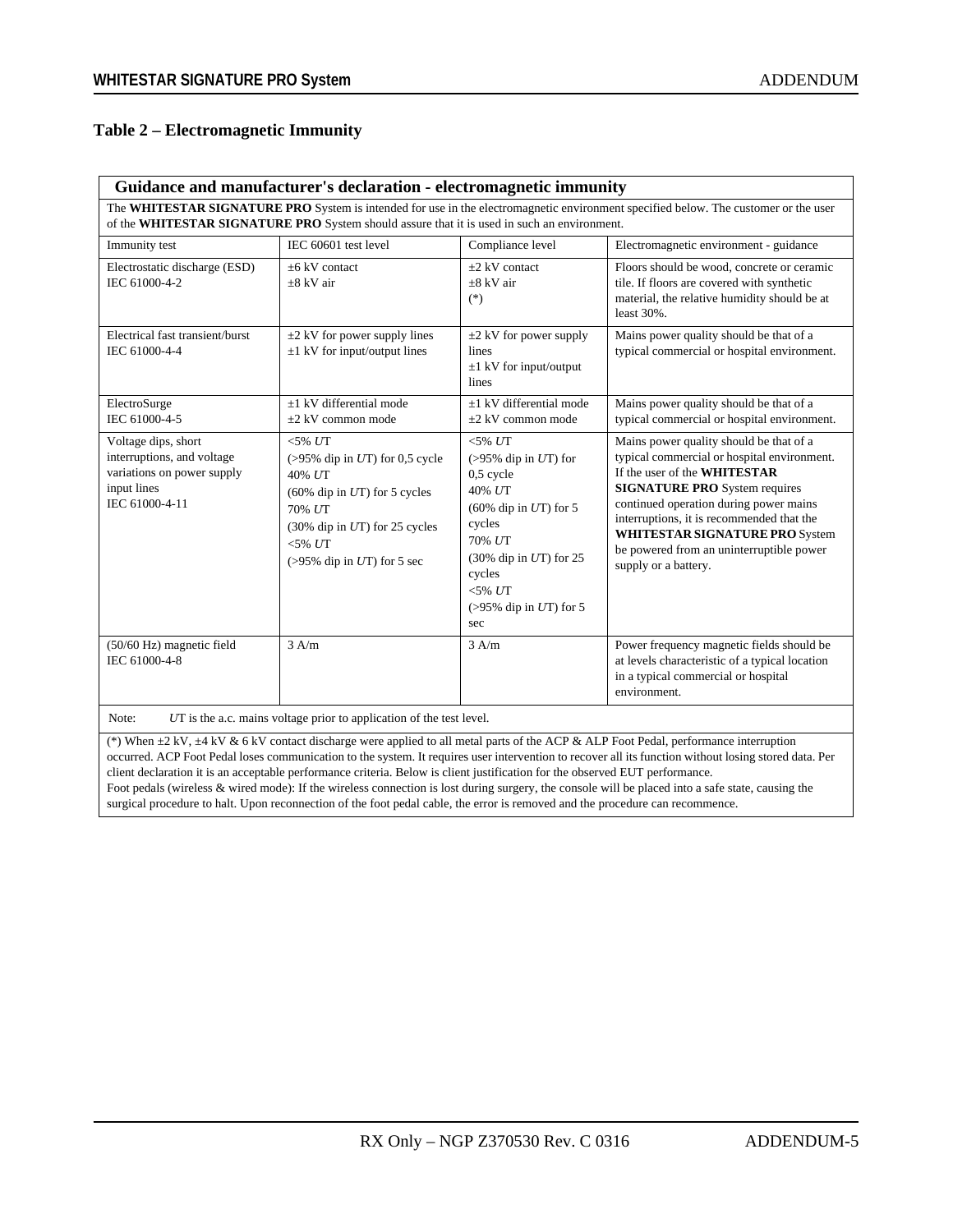## **Table 3 – Electromagnetic Immunity**

|                                                                                                                                                                                                                                                                                                                                                                                                                                                                                                                                                                                                                                                                                                                                                                                                                                                                                                  | Guidance and manufacturer's declaration - electromagnetic immunity                      |                  |                                                                                                                                                                                                                                                                                    |  |  |
|--------------------------------------------------------------------------------------------------------------------------------------------------------------------------------------------------------------------------------------------------------------------------------------------------------------------------------------------------------------------------------------------------------------------------------------------------------------------------------------------------------------------------------------------------------------------------------------------------------------------------------------------------------------------------------------------------------------------------------------------------------------------------------------------------------------------------------------------------------------------------------------------------|-----------------------------------------------------------------------------------------|------------------|------------------------------------------------------------------------------------------------------------------------------------------------------------------------------------------------------------------------------------------------------------------------------------|--|--|
|                                                                                                                                                                                                                                                                                                                                                                                                                                                                                                                                                                                                                                                                                                                                                                                                                                                                                                  | the WHITESTAR SIGNATURE PRO System should assure that it is used in such an environment |                  | The WHITESTAR SIGNATURE PRO System is intended for use in the electromagnetic environment specified below. The customer or the user of                                                                                                                                             |  |  |
| Immunity test                                                                                                                                                                                                                                                                                                                                                                                                                                                                                                                                                                                                                                                                                                                                                                                                                                                                                    | IEC 60601 test level                                                                    | Compliance level | Electromagnetic environment -<br>guidance                                                                                                                                                                                                                                          |  |  |
|                                                                                                                                                                                                                                                                                                                                                                                                                                                                                                                                                                                                                                                                                                                                                                                                                                                                                                  |                                                                                         |                  | Portable and mobile RF communications<br>equipment should be used no closer to any part of<br>the WHITESTAR SIGNATURE PRO System,<br>including cables, than the recommended<br>separation distance calculated from the equation<br>applicable to the frequency of the transmitter. |  |  |
| <b>Conducted RF</b>                                                                                                                                                                                                                                                                                                                                                                                                                                                                                                                                                                                                                                                                                                                                                                                                                                                                              | 3 Vrms                                                                                  | 3 Vrms           | Recommended separation distance:<br>$d = 1.2\sqrt{P}$                                                                                                                                                                                                                              |  |  |
| IEC 61000-4-6                                                                                                                                                                                                                                                                                                                                                                                                                                                                                                                                                                                                                                                                                                                                                                                                                                                                                    | 150 kHz to 80 MHz                                                                       |                  | $d = 1.2\sqrt{P}$ 80 MHz to 800 MHz<br>$d = 2.3\sqrt{P}$ 800 MHz to 2.5 GHz                                                                                                                                                                                                        |  |  |
| <b>Radiated RF</b><br>IEC 61000-4-3                                                                                                                                                                                                                                                                                                                                                                                                                                                                                                                                                                                                                                                                                                                                                                                                                                                              | 3 V/m<br>80 MHz to 2,5 GHz                                                              | 3 V/m            | where $P$ is the maximum output power rating of<br>the transmitter in watts (W) according to the<br>transmitter manufacturer and $d$ is the<br>recommended separation distance in meters (m).                                                                                      |  |  |
|                                                                                                                                                                                                                                                                                                                                                                                                                                                                                                                                                                                                                                                                                                                                                                                                                                                                                                  |                                                                                         |                  | Field strengths from fixed RF transmitters, as<br>determined by an electromagnetic site survey <sup>a</sup> ,<br>should be less than the compliance level in each<br>frequency range. <sup>b</sup>                                                                                 |  |  |
|                                                                                                                                                                                                                                                                                                                                                                                                                                                                                                                                                                                                                                                                                                                                                                                                                                                                                                  |                                                                                         |                  | Interference may occur in the vicinity of<br>equipment marked with the following symbol:<br>$((c_i))$                                                                                                                                                                              |  |  |
| Note:                                                                                                                                                                                                                                                                                                                                                                                                                                                                                                                                                                                                                                                                                                                                                                                                                                                                                            | At 80 MHz and 800 MHz, the higher frequency range applies.                              |                  |                                                                                                                                                                                                                                                                                    |  |  |
| Note:<br>objects and people.                                                                                                                                                                                                                                                                                                                                                                                                                                                                                                                                                                                                                                                                                                                                                                                                                                                                     |                                                                                         |                  | These guidelines may not apply in all situations. Electromagnetic propagation is affected by absorption and reflection from structures,                                                                                                                                            |  |  |
| a. Field strengths from fixed transmitters, such as base stations for radio (cellular/cordless) telephones and land mobile radios, amateur radio, AM and<br>FM radio broadcast and TV broadcast cannot be predicted theoretically with accuracy. To assess the electromagnetic environment due to fixed RF<br>transmitters, an electromagnetic site survey should be considered. If the measured field strength in the location in which the WHITESTAR<br><b>SIGNATURE PRO</b> System is used exceeds the applicable RF compliance level above, the <b>WHITESTAR SIGNATURE PRO</b> System should be<br>observed to verify normal operation. If abnormal performance is observed, additional measures may be necessary, such as re-orienting or relocating<br>the WHITESTAR SIGNATURE PRO System.<br>b. Over the frequency range 150 kHz to 80 MHz, field strengths should be less than [V1] V/m. |                                                                                         |                  |                                                                                                                                                                                                                                                                                    |  |  |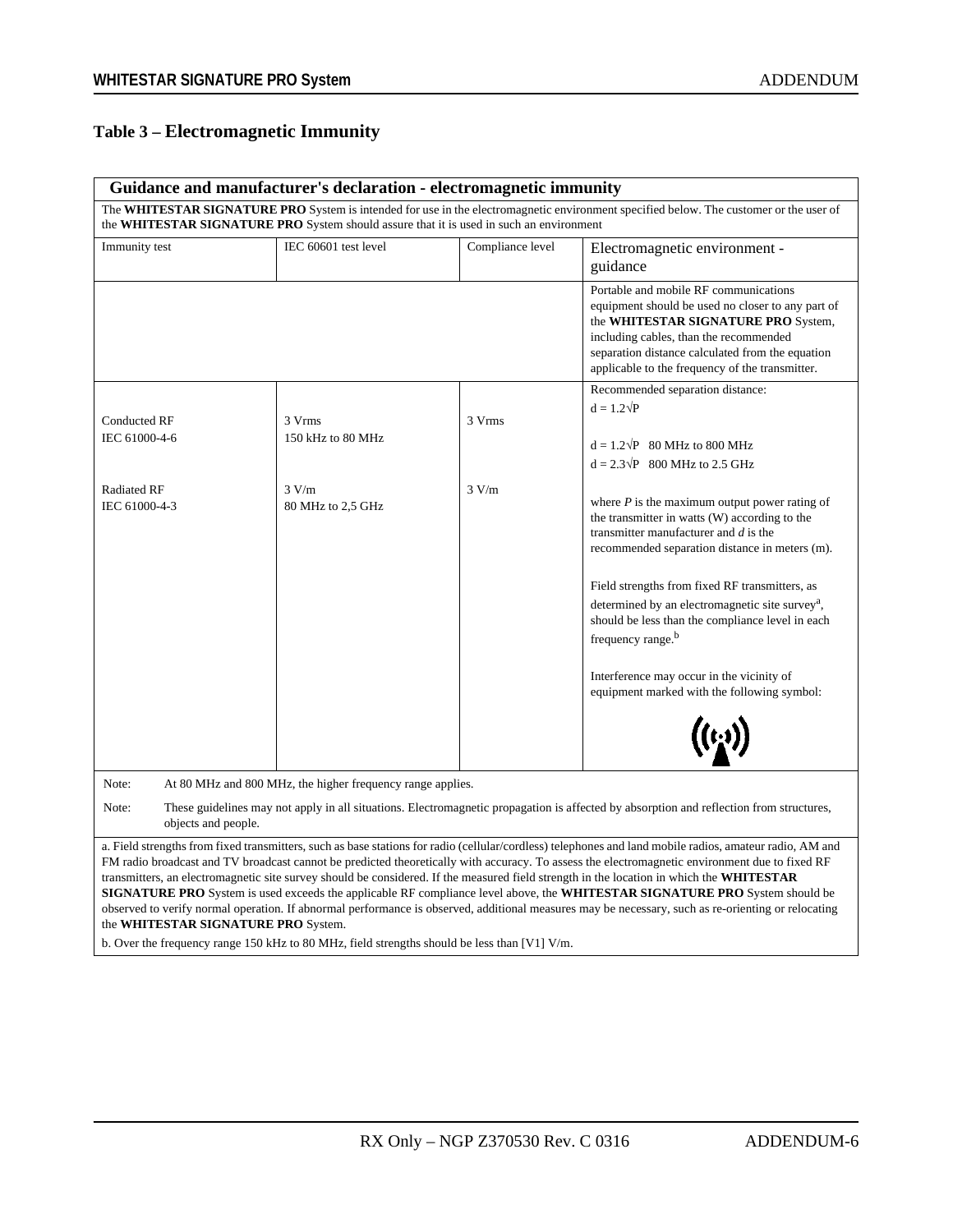#### **Table 4 – Separation Distances**

#### **Recommended separation distances between portable and mobile RF communications equipment and the WHITESTAR SIGNATURE PRO System**

The **WHITESTAR SIGNATURE PRO** System is intended for use in an electromagnetic environment in which radiated RF disturbances are controlled. The customer or the user of the **WHITESTAR SIGNATURE PRO** System can help prevent electromagnetic interference by maintaining a minimum distance between portable and mobile RF communications equipment (transmitters) and the **WHITESTAR SIGNATURE PRO** System as recommended below, according to the maximum output power of the communications equipment.

| Rated maximum output power | Separation distance according to frequency of transmitter m |                                        |                                         |  |  |  |
|----------------------------|-------------------------------------------------------------|----------------------------------------|-----------------------------------------|--|--|--|
| of transmitter W           | 150 kHz to 80 MHz<br>$d = 1.2\sqrt{P}$                      | 80 MHz to 800 MHz<br>$d = 1.2\sqrt{P}$ | 800 MHz to 2.5 GHz<br>$d = 2.3\sqrt{P}$ |  |  |  |
| 0.01                       | 0.12                                                        | 0.12                                   | 0.23                                    |  |  |  |
| 0.1                        | 0.37                                                        | 0.37                                   | 0.74                                    |  |  |  |
|                            | 1.2                                                         | 1.2                                    | 2.3                                     |  |  |  |
| 10                         | 3.7                                                         | 5.7                                    | 7.4                                     |  |  |  |
| 100                        | 12                                                          | 12                                     | 23                                      |  |  |  |

For transmitters rated at a maximum output power not listed above, the recommended separation distance *d* in meters (m) can be estimated using the equation applicable to the frequency of the transmitter, where P is the maximum output power rating of the transmitter in watts (W) according to the transmitter manufacturer.

At 80 MHz and 800 MHz, the separation distance for the higher frequency range applies.

These guidelines may not apply in all situations. Electromagnetic propagation is affected by absorption and reflection from structures, objects, and people.

#### **System Cables**

#### **Table 5 – System Cables**

| <b>Manufacturer</b> | <b>Manufacturer Part</b><br><b>Number</b> | <b>Description</b>                                              | <b>Maximum Length</b> |
|---------------------|-------------------------------------------|-----------------------------------------------------------------|-----------------------|
| AMO                 | 2410-0049-L                               | Power cord, hospital grade, 20 ft., 6.1 meters                  | 6.1 meter             |
| AMO                 | 0100-0055                                 | Cable Assy, WHITESTAR Series Foot Pedal                         | 3.7 meter             |
| <b>AMO</b>          | 0100-6303                                 | Cable Assy, Advanced Linear Foot Pedal to Console,<br>Signature | 3.7 meter             |
| AMO                 | 690697                                    | <b>WHITESTAR Phaco Handpiece, Coaxial</b>                       | 2.2 meter             |
| AMO                 | 690880                                    | <b>ELLIPS FX Phaco Handpiece</b>                                | 2.2 meter             |
| AMO                 | SCP680600                                 | Diathermy Cord                                                  | 3.6 meter             |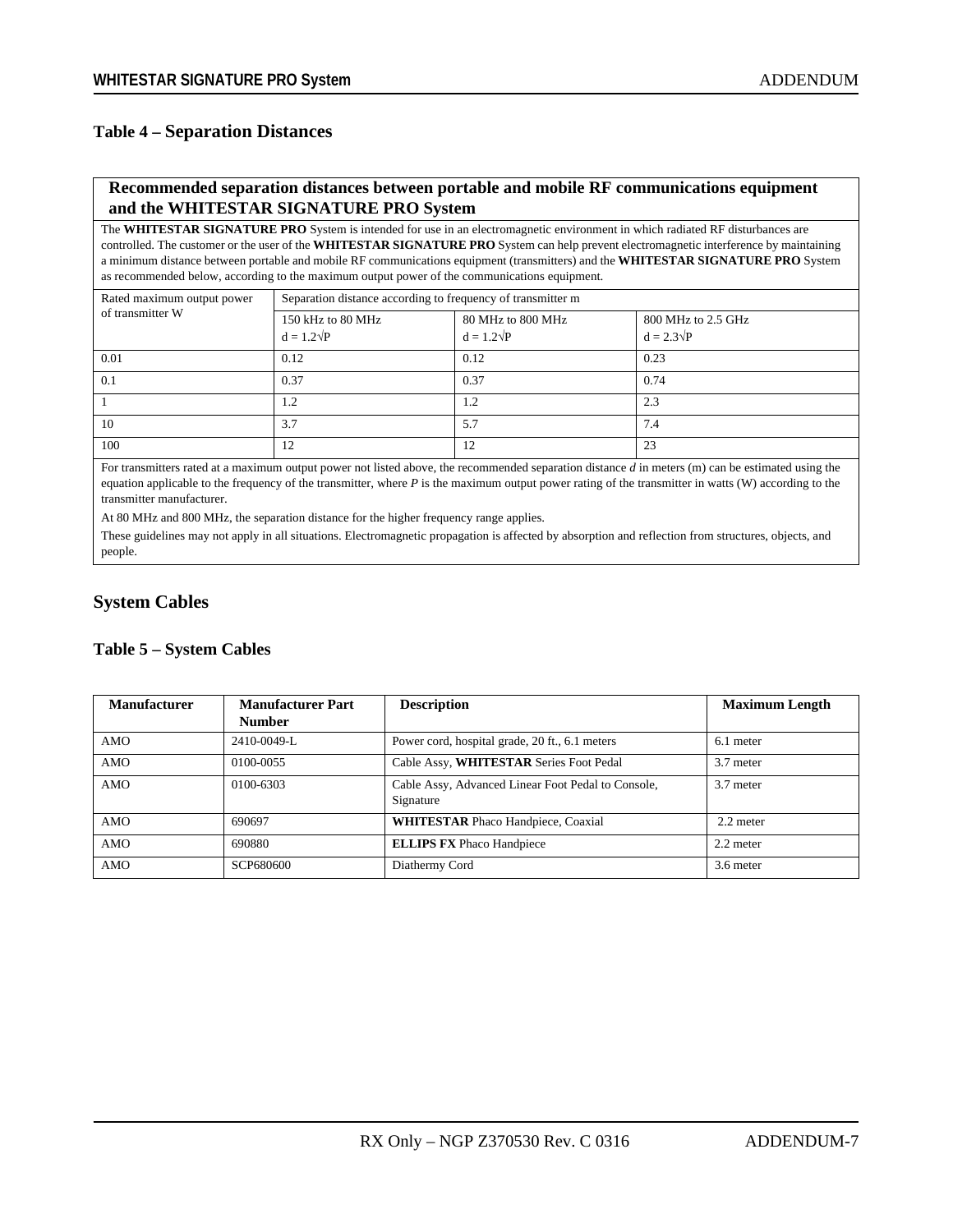#### **RF Wireless Technology**

### **Table 6 – RF Wireless Technology Used on the WHITESTAR SIGNATURE PRO System**

| <b>Devices</b>                                                                                        | <b>RF Wireless</b><br><b>Technology</b>                  | <b>Part Number</b>                         | Operating<br><b>Frequencies</b>                                                                                                                                              | Operating<br><b>Distances</b> | <b>Industry</b><br><b>Standard</b>                                                                                                | <b>Device System Wireless</b><br><b>Functions, Capabilities,</b><br>and Limitations                                                                                                                                                                                                                                                                                                                                                                                                                                                                                                                                                                                                                                                                                                                                                                  |
|-------------------------------------------------------------------------------------------------------|----------------------------------------------------------|--------------------------------------------|------------------------------------------------------------------------------------------------------------------------------------------------------------------------------|-------------------------------|-----------------------------------------------------------------------------------------------------------------------------------|------------------------------------------------------------------------------------------------------------------------------------------------------------------------------------------------------------------------------------------------------------------------------------------------------------------------------------------------------------------------------------------------------------------------------------------------------------------------------------------------------------------------------------------------------------------------------------------------------------------------------------------------------------------------------------------------------------------------------------------------------------------------------------------------------------------------------------------------------|
| NGP680703<br><b>WHITESTAR</b><br><b>SIGNATURE</b><br><b>PRO</b> Advanced<br>Linear Pedal<br>$(ALP)^*$ | <b>BLUETOOTH</b><br>Low Energy (two<br>individual chips) | <b>Texas Instruments</b><br>CC2541F256RHAT | 2.402 to 2.480<br>GHz, Adaptive<br>Frequency<br>Hopping GFSK<br>(Gaussian<br>Frequency-<br>Shift Keying)<br>over 37<br>Channels 2<br>MHz apart, 3<br>advertising<br>Channels | Class $2 - 3$<br>meters       | <b>BLUETOOTH</b><br>Specification<br>version 4.0<br>FCC CFR47,<br>Part 15,<br>sections<br>15.205,<br>15.209, 15.247<br>and 15.249 | <b>ALP</b> Wireless<br>Technology: Wirelessly<br>and uniquely connects<br>the ALP to the console to<br>facilitate full functional<br>control of the<br><b>WHITESTAR</b><br><b>SIGNATURE PRO</b><br>System the same as if<br>connected by cord.<br>Function is limited to a 3<br>meter range.<br>The ALP is a<br><b>BLUETOOTH 4.0</b><br>(BLUETOOTH Low<br>Energy) device that<br>utilizes two TI CC2541<br>chips that communicates<br>with the console through<br>a transceiver that also<br>utilizes two CC2541<br>chips.<br>Functional ability:<br>Consists of four<br>programmable switches<br>and a treadle that allows<br>the operator to activate<br>different functionalities<br>at its corresponding pitch<br>zone.<br><b>Limitations</b> during<br>device operation: The<br>device must be used<br>within the specified<br>operating range. |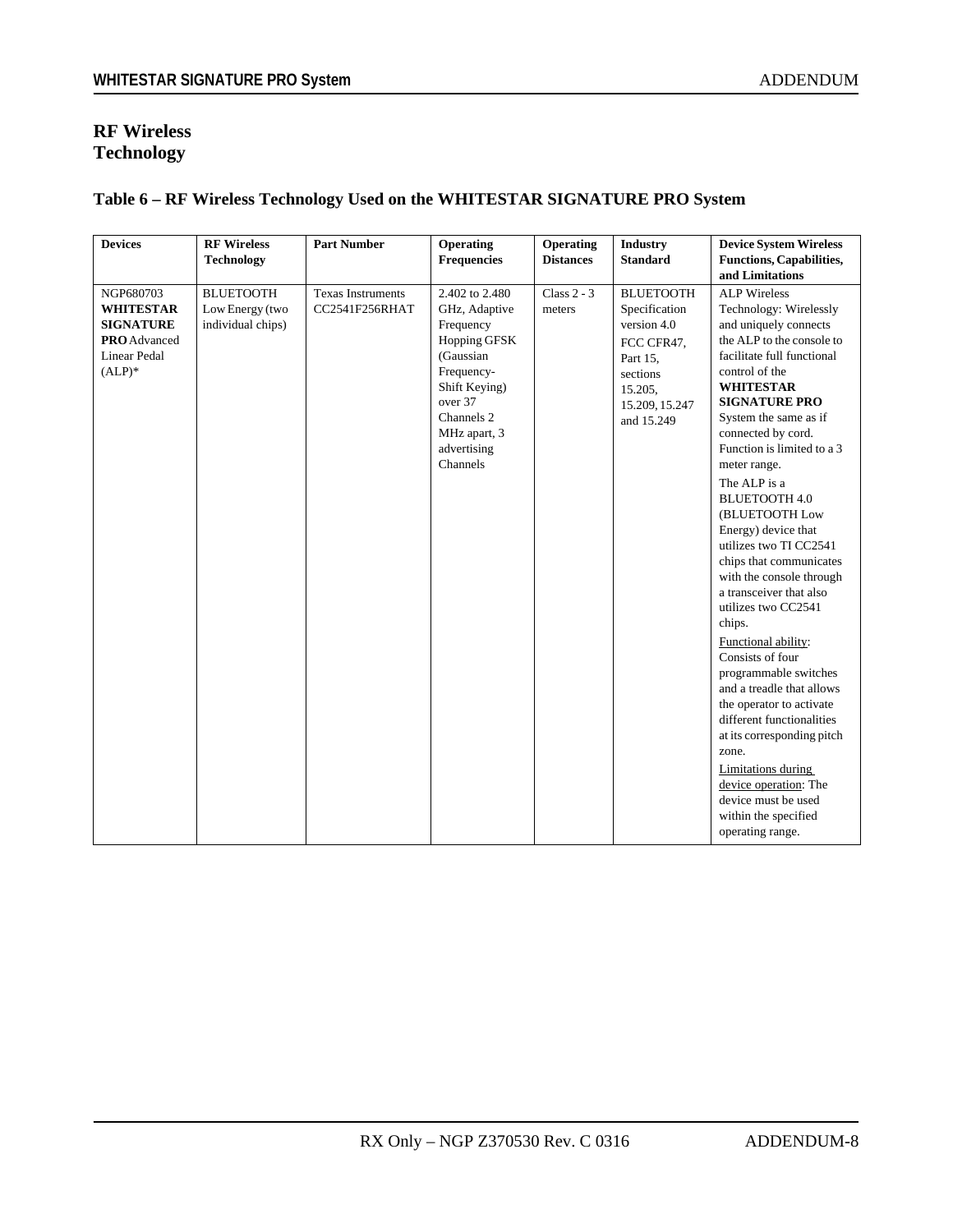## **WHITESTAR SIGNATURE PRO System** ADDENDUM ADDENDUM

| <b>Devices</b>                                                                                                                                           | <b>RF Wireless</b><br><b>Technology</b>                                                            | <b>Part Number</b>                                    | <b>Operating</b><br><b>Frequencies</b>                                                             | <b>Operating</b><br><b>Distances</b> | <b>Industry</b><br><b>Standard</b>                                                                                                                  | <b>Device System Wireless</b><br><b>Functions, Capabilities,</b><br>and Limitations                                                                                                                                                                                                                                                                                                                                                                                                                                                                                                                                                                                                                                                                                                                                                                                                                                                                                                                                                                            |
|----------------------------------------------------------------------------------------------------------------------------------------------------------|----------------------------------------------------------------------------------------------------|-------------------------------------------------------|----------------------------------------------------------------------------------------------------|--------------------------------------|-----------------------------------------------------------------------------------------------------------------------------------------------------|----------------------------------------------------------------------------------------------------------------------------------------------------------------------------------------------------------------------------------------------------------------------------------------------------------------------------------------------------------------------------------------------------------------------------------------------------------------------------------------------------------------------------------------------------------------------------------------------------------------------------------------------------------------------------------------------------------------------------------------------------------------------------------------------------------------------------------------------------------------------------------------------------------------------------------------------------------------------------------------------------------------------------------------------------------------|
| NGP680701<br><b>WHITESTAR</b><br><b>SIGNATURE</b><br>$ACP*$<br>and<br>NGP680137<br><b>WHITESTAR</b><br><b>SIGNATURE</b><br><b>PRO</b> Remote<br>Control* | <b>BLUETOOTH</b><br>$2.0$ (three<br>individual chips,<br>two for foot<br>pedal, one for<br>remote) | <b>Texas Instruments</b><br>LMX9830SM/<br><b>NOPB</b> | 2.402 to 2.480<br>GHz, Adaptive<br>Frequency<br>Hopping over<br>79 Channels, 1<br><b>MHz Apart</b> | Class $2 - 3$<br>meters              | <b>BLUETOOTH</b><br>Specification<br>version $2.0 +$<br><b>EDR</b><br>FCC CFR47,<br>Part 15,<br>Sections<br>15.205,<br>15.209, 15.247<br>and 15.249 | <b>ACP Wireless</b><br>Technology: Wirelessly<br>and uniquely connects<br>the ACP to the console<br>to facilitate full<br>functional control of the<br><b>WHITESTAR</b><br><b>SIGNATURE PRO</b><br>System the same as if<br>connected by cord.<br>Function is limited to a 3<br>meter range.<br>The ACP is a<br><b>BLUETOOTH 2.0</b><br>device that utilizes two<br><b>TI LMX9838</b><br><b>BLUETOOTH</b> modules,<br>which communicate with<br>the console through a<br>wireless transceiver that<br>utilizes two TI<br>LMX9830<br>BLUETOOTH modules.<br>Functional ability: The<br>ACP consists of several<br>linear controls and<br>digital switches to<br>activate different<br>functionalities at its<br>corresponding pitch<br>zone.<br><b>Limitations</b> during<br>device operation: The<br>device must be used<br>within the specified<br>operating range.<br><b>Remote Control Wireless</b><br>Technology: Wirelessly<br>and uniquely connects<br>the Remote Control to<br>the console to navigate<br>the GUI display.<br>Function is limited to a 3 |
|                                                                                                                                                          |                                                                                                    |                                                       |                                                                                                    |                                      |                                                                                                                                                     | meter range.                                                                                                                                                                                                                                                                                                                                                                                                                                                                                                                                                                                                                                                                                                                                                                                                                                                                                                                                                                                                                                                   |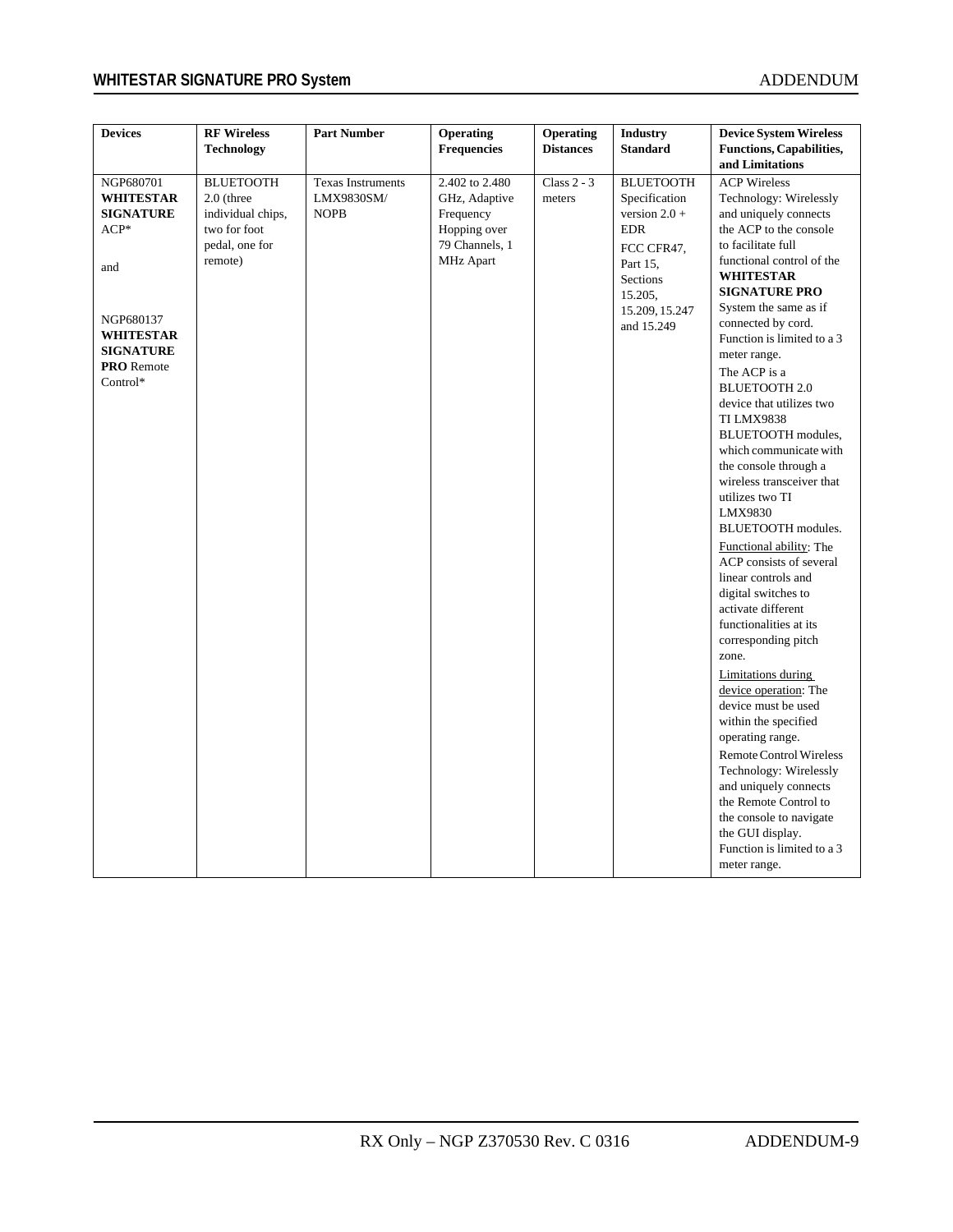| <b>Devices</b> | <b>RF</b> Wireless | <b>Part Number</b> | Operating   | Operating        | <b>Industry</b> | <b>Device System Wireless</b>                             |
|----------------|--------------------|--------------------|-------------|------------------|-----------------|-----------------------------------------------------------|
|                | <b>Technology</b>  |                    | Frequencies | <b>Distances</b> | <b>Standard</b> | <b>Functions, Capabilities,</b><br>and Limitations        |
|                |                    |                    |             |                  |                 | The remote control is                                     |
|                |                    |                    |             |                  |                 | powered with an internal                                  |
|                |                    |                    |             |                  |                 | rechargeable NiMH                                         |
|                |                    |                    |             |                  |                 | battery, and has a                                        |
|                |                    |                    |             |                  |                 | <b>BLUETOOTH 2.0</b>                                      |
|                |                    |                    |             |                  |                 | device that utilizes a TI<br>LMX9830                      |
|                |                    |                    |             |                  |                 | <b>BLUETOOTH</b> module<br>for its RF                     |
|                |                    |                    |             |                  |                 | communication. It                                         |
|                |                    |                    |             |                  |                 | communicates with the<br>system via a                     |
|                |                    |                    |             |                  |                 | BLUETOOTH dongle                                          |
|                |                    |                    |             |                  |                 | residing in the system,                                   |
|                |                    |                    |             |                  |                 | which also utilizes a<br>LMX9830                          |
|                |                    |                    |             |                  |                 | BLUETOOTH module.                                         |
|                |                    |                    |             |                  |                 | The remote control is an                                  |
|                |                    |                    |             |                  |                 | accessory that provides                                   |
|                |                    |                    |             |                  |                 | an alternative method for                                 |
|                |                    |                    |             |                  |                 | the operator to navigate                                  |
|                |                    |                    |             |                  |                 | through the different<br>surgical modes, set              |
|                |                    |                    |             |                  |                 | various parameters, and                                   |
|                |                    |                    |             |                  |                 | perform IV pole height                                    |
|                |                    |                    |             |                  |                 | adjustment.                                               |
|                |                    |                    |             |                  |                 | Functional ability: The<br><b>Remote Control consists</b> |
|                |                    |                    |             |                  |                 | of 12 buttons with their                                  |
|                |                    |                    |             |                  |                 | functionality described<br>below:                         |
|                |                    |                    |             |                  |                 |                                                           |
|                |                    |                    |             |                  |                 | • IV Pole Up/Down: IV<br>pole height                      |
|                |                    |                    |             |                  |                 | adjustment.                                               |
|                |                    |                    |             |                  |                 | • Mode: for operator to                                   |
|                |                    |                    |             |                  |                 | select preprogrammed                                      |
|                |                    |                    |             |                  |                 | surgeon mode.                                             |
|                |                    |                    |             |                  |                 | • Navigator Up, Down,                                     |
|                |                    |                    |             |                  |                 | Left, Right, and Enter:                                   |
|                |                    |                    |             |                  |                 | navigate to access                                        |
|                |                    |                    |             |                  |                 | different functional                                      |
|                |                    |                    |             |                  |                 | icons on the screen<br>within the surgical                |
|                |                    |                    |             |                  |                 | mode.                                                     |
|                |                    |                    |             |                  |                 | • Up, Down, Enter: for                                    |
|                |                    |                    |             |                  |                 | operator to navigate to                                   |
|                |                    |                    |             |                  |                 | desired surgical mode.                                    |
|                |                    |                    |             |                  |                 | • Back-light: for                                         |
|                |                    |                    |             |                  |                 | operator to turn on                                       |
|                |                    |                    |             |                  |                 | Remote control back-                                      |
|                |                    |                    |             |                  |                 | light.                                                    |
|                |                    |                    |             |                  |                 | <b>Limitations during</b>                                 |
|                |                    |                    |             |                  |                 | device operation: The<br>device must be used              |
|                |                    |                    |             |                  |                 | within the specified                                      |
|                |                    |                    |             |                  |                 | operating range.                                          |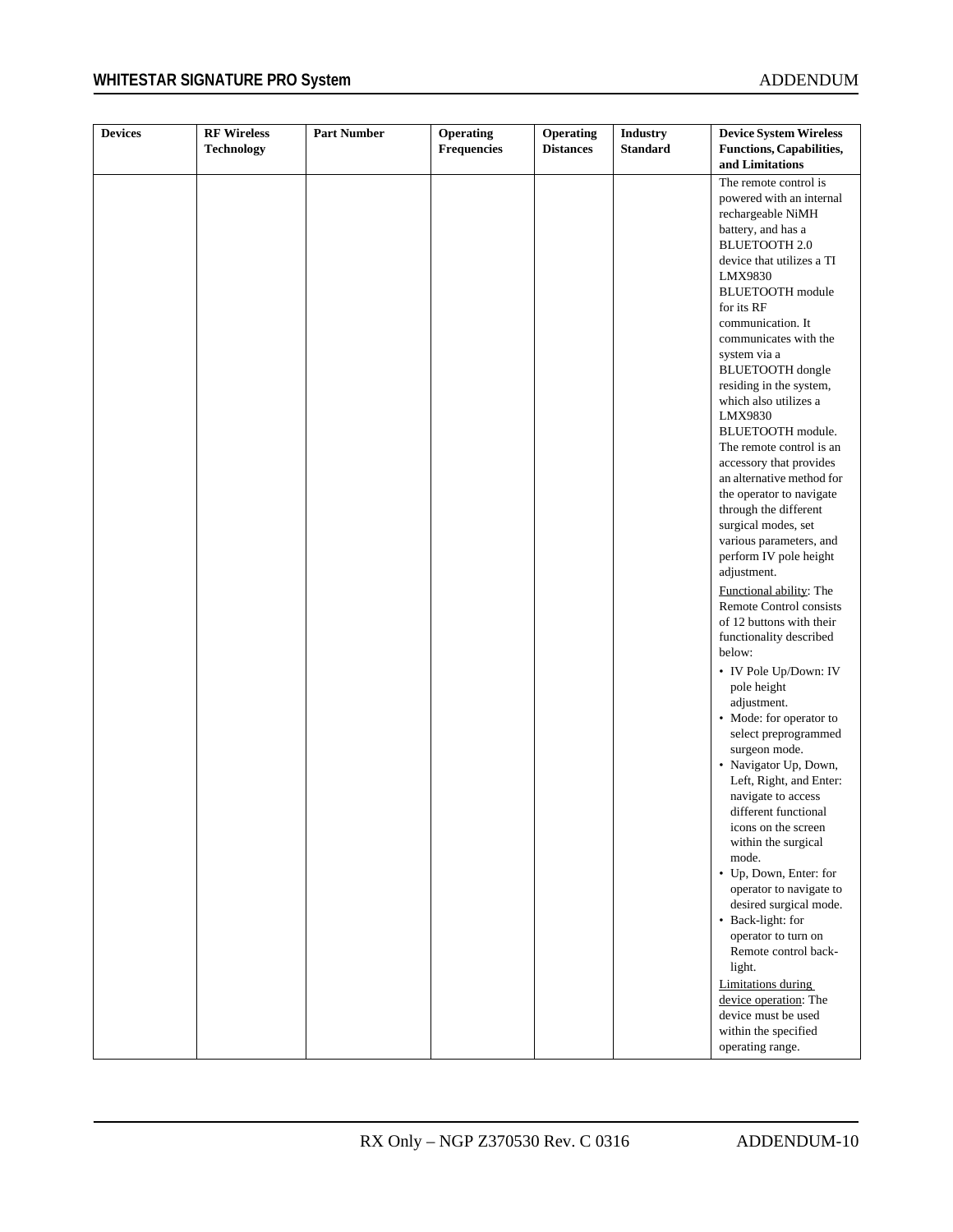## **WHITESTAR SIGNATURE PRO System** ADDENDUM ADDENDUM

| <b>Devices</b>   | <b>RF Wireless</b> | <b>Part Number</b> | Operating          | Operating        | <b>Industry</b> | <b>Device System Wireless</b>   |
|------------------|--------------------|--------------------|--------------------|------------------|-----------------|---------------------------------|
|                  | <b>Technology</b>  |                    | <b>Frequencies</b> | <b>Distances</b> | <b>Standard</b> | <b>Functions, Capabilities,</b> |
|                  |                    |                    |                    |                  |                 | and Limitations                 |
| NGP680301        | Wireless PCIe-     | Advantech EWM-     | 2.4 to 2.483       | Up to 3          | <b>IEEE</b>     | <b>Console Wireless</b>         |
| <b>WHITESTAR</b> | M Card 802.11b/    | W142H01E           | GHz, DSSS and      | meters           | 802.11N-2009    | Technology: The                 |
| <b>SIGNATURE</b> | g/n                |                    | <b>OFDM</b>        |                  |                 | <b>WHITESTAR</b>                |
| PRO Console*     |                    |                    | modulation         |                  |                 | <b>SIGNATURE PRO</b>            |
|                  |                    |                    | over 16            |                  |                 | Phacoemulsification             |
|                  |                    |                    | Channels           |                  |                 | System console                  |
|                  |                    |                    | 5MHz apart         |                  |                 | downloads surgery case          |
|                  |                    |                    |                    |                  |                 | data via Wi-Fi to iPad          |
|                  |                    |                    |                    |                  |                 | for formatting/printing/        |
|                  |                    |                    |                    |                  |                 | presentation.                   |
|                  |                    |                    |                    |                  |                 | The system has a Wi-Fi          |
|                  |                    |                    |                    |                  |                 | adapter that allows the         |
|                  |                    |                    |                    |                  |                 | surgical data to be             |
|                  |                    |                    |                    |                  |                 | downloaded to an iPad           |
|                  |                    |                    |                    |                  |                 | with our proprietary            |
|                  |                    |                    |                    |                  |                 | application, using IEEE         |
|                  |                    |                    |                    |                  |                 | 802.11 b/g/n standard           |
|                  |                    |                    |                    |                  |                 | Functional ability: it          |
|                  |                    |                    |                    |                  |                 | provides the operator           |
|                  |                    |                    |                    |                  |                 | with an ability to              |
|                  |                    |                    |                    |                  |                 | download data from the          |
|                  |                    |                    |                    |                  |                 | system to an iPad. Please       |
|                  |                    |                    |                    |                  |                 | note that the console           |
|                  |                    |                    |                    |                  |                 | does not store any patient      |
|                  |                    |                    |                    |                  |                 | information. The iPad           |
|                  |                    |                    |                    |                  |                 | connection to the system        |
|                  |                    |                    |                    |                  |                 | is password-protected           |
|                  |                    |                    |                    |                  |                 | and data flow is                |
|                  |                    |                    |                    |                  |                 | unidirectional from the         |
|                  |                    |                    |                    |                  |                 | console to the iPad.            |
|                  |                    |                    |                    |                  |                 | <b>Limitations</b> during       |
|                  |                    |                    |                    |                  |                 | device operation: The           |
|                  |                    |                    |                    |                  |                 | device must be used             |
|                  |                    |                    |                    |                  |                 | within the specified            |
|                  |                    |                    |                    |                  |                 | operating range.                |

\* All devices are on the 2.4 GHz ISM band.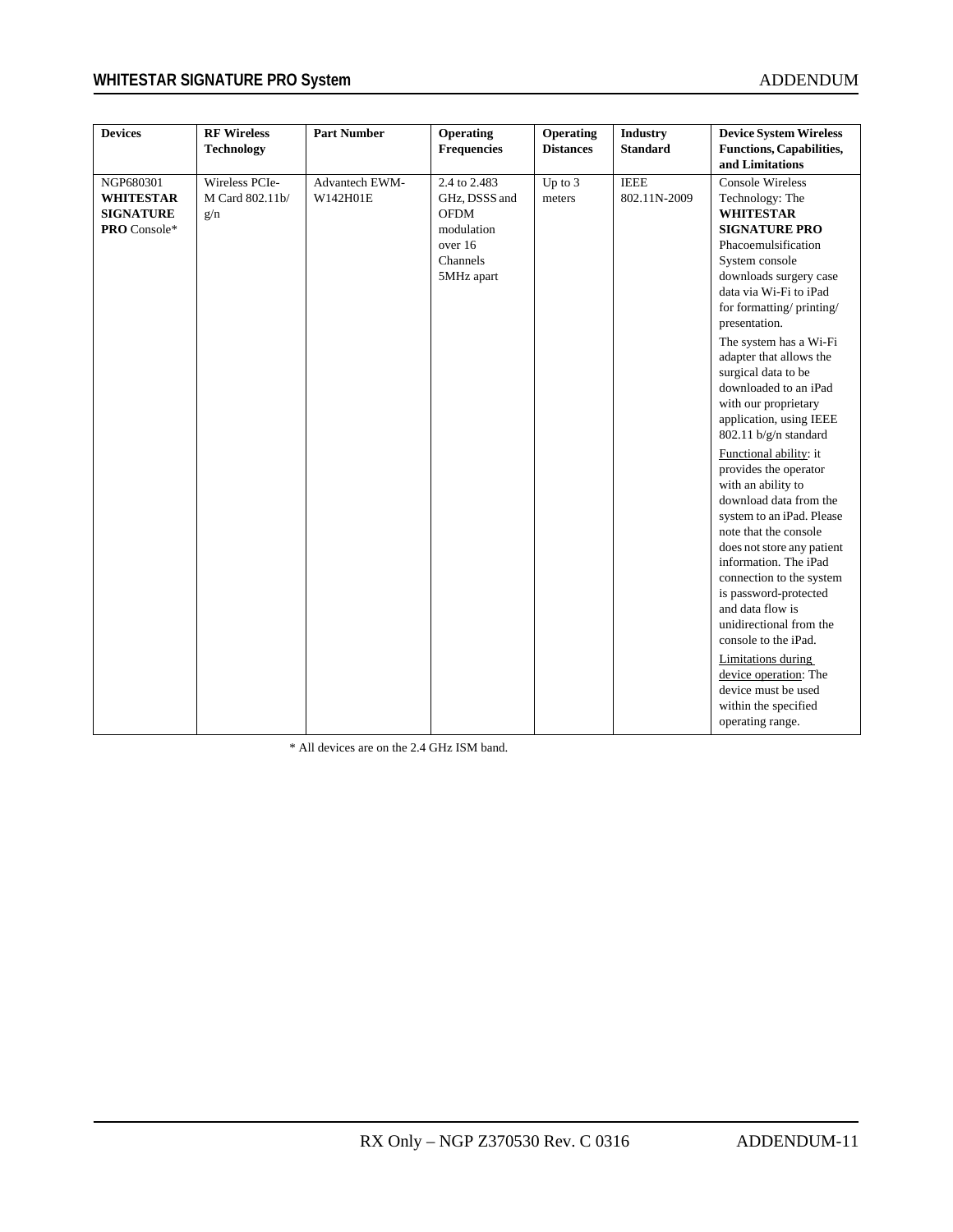### **Table 7 – Wireless Technologies Used for Each of the Wireless Devices**

| <b>Devices</b>                                                                           | <b>RF Wireless</b><br>Technology                            | Operating<br><b>Distances</b> | <b>Quality of Service and</b><br><b>Security</b>                                                                                                                                                                                                                                                                                                                                                                                                            | <b>Device System Wireless Function,</b><br><b>Capabilities, and Limitations</b>                                                                                                                                                                                                                                                                                                                                                                                                                                                                                                                                                                                                                                                                                                                 |
|------------------------------------------------------------------------------------------|-------------------------------------------------------------|-------------------------------|-------------------------------------------------------------------------------------------------------------------------------------------------------------------------------------------------------------------------------------------------------------------------------------------------------------------------------------------------------------------------------------------------------------------------------------------------------------|-------------------------------------------------------------------------------------------------------------------------------------------------------------------------------------------------------------------------------------------------------------------------------------------------------------------------------------------------------------------------------------------------------------------------------------------------------------------------------------------------------------------------------------------------------------------------------------------------------------------------------------------------------------------------------------------------------------------------------------------------------------------------------------------------|
| NGP680703<br><b>WHITESTAR SIGNATURE</b><br><b>PRO</b> Advanced Linear Pedal<br>$(ALP)^*$ | <b>BLUETOOTH</b><br>Low Energy<br>(two individual<br>chips) | Class $2 - 3$<br>meters       | In addition to the inherent data<br>integrity by using the<br>BLUETOOTH technology, the<br>system design also<br>incorporated redundant<br><b>BLUETOOTH</b> channels (2)<br>channels) to further improve<br>the quality of service for this<br>wireless device, and reduce the<br>chance of losing wireless<br>connection between the foot<br>pedal and the console.<br>The wireless communication is<br>secured by BLUETOOTH<br>encrypted data technology. | ALP Wireless Technology:<br>Wirelessly and uniquely connects<br>the ALP to the console to facilitate<br>full functional control of the<br><b>WHITESTAR SIGNATURE</b><br><b>PRO</b> System the same as if<br>connected by cord. Function is<br>limited to a 3 meter range.<br>The ALP is a BLUETOOTH 4.0<br>(BLUETOOTH Low Energy) device<br>that utilizes two TI CC2541 chips<br>that communicates with the console<br>through a transceiver that also<br>utilizes two CC2541 chips.<br>Functional ability: Consists of four<br>programmable switches and a<br>treadle that allows the operator to<br>activate different functionalities at<br>its corresponding pitch zone.<br>Limitations during device operation:<br>The device must be used within the<br>specified operating range.        |
| NGP680701<br>WHITESTAR SIGNATURE<br>Advanced Control Pedal (ACP)*                        | <b>BLUETOOTH</b><br>$2.0$ (two<br>individual<br>chips)      | Class $2 - 3$<br>meters       | In addition to the inherent data<br>integrity by using the<br>BLUETOOTH technology, the<br>system design also<br>incorporated redundant<br>BLUETOOTH channels (2<br>channels) to further improve<br>the quality of service for this<br>wireless device, and reduce the<br>chance of losing wireless<br>connection between the foot<br>pedal and the console.<br>The wireless communication is<br>secured by BLUETOOTH<br>encrypted data technology.         | <b>ACP Wireless Technology:</b><br>Wirelessly and uniquely connects<br>the ACP to the console to facilitate<br>full functional control of the<br><b>WHITESTAR SIGNATURE</b><br><b>PRO</b> System the same as if<br>connected by cord. Function is<br>limited to a 3 meter range.<br>The ACP is a BLUETOOTH 2.0<br>device that utilizes two TI<br>LMX9838 BLUETOOTH modules,<br>which communicate with the<br>console through a wireless<br>transceiver that utilizes two TI<br>LMX9830 BLUETOOTH modules.<br>Functional ability: The ACP<br>consists of several linear control and<br>digital switches to activate different<br>functionalities at its corresponding<br>pitch zone.<br>Limitations during device operation:<br>The device must be used within the<br>specified operating range. |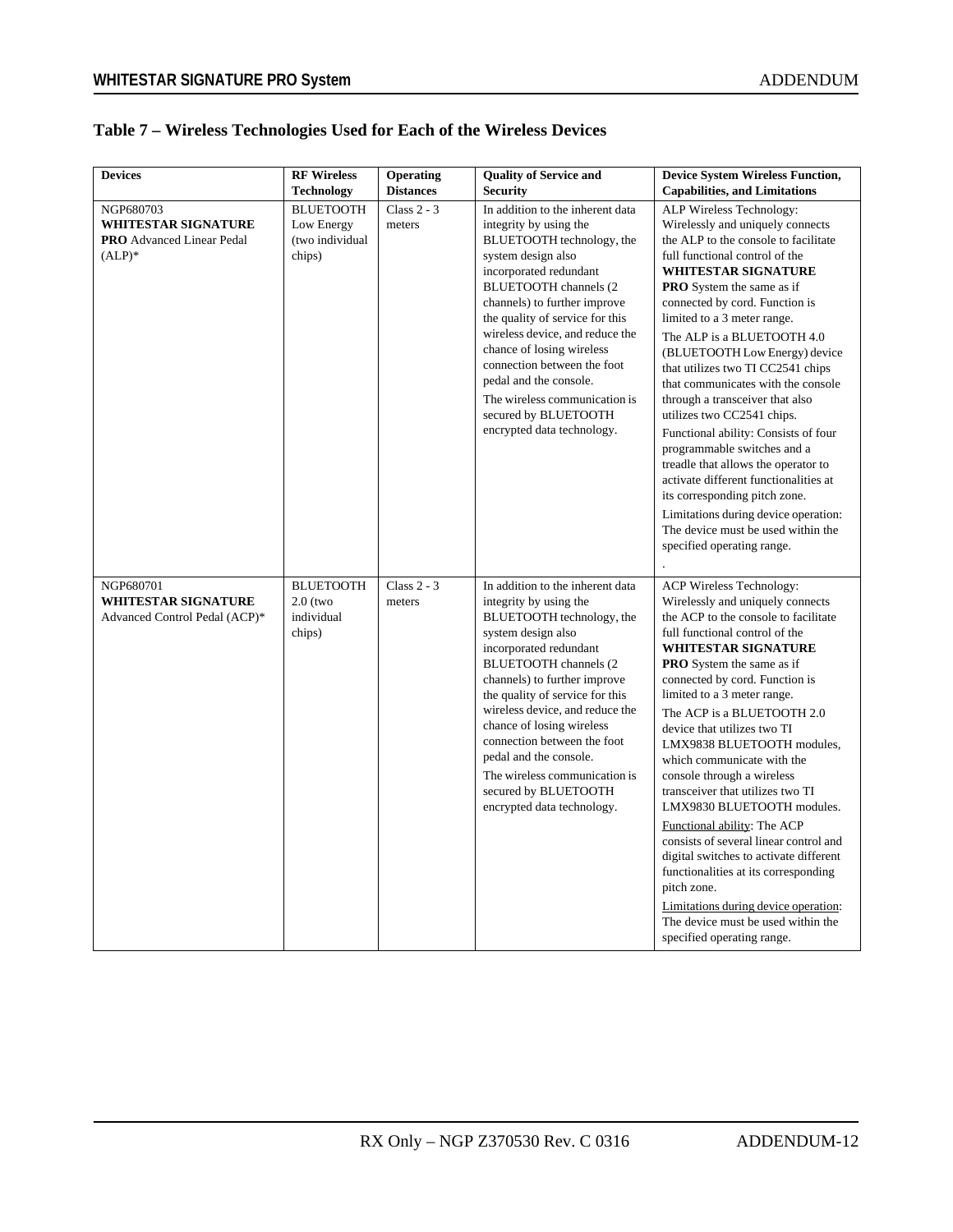## **WHITESTAR SIGNATURE PRO System** ADDENDUM ADDENDUM

| <b>Devices</b>                                                        | <b>RF Wireless</b>                   | Operating               | <b>Quality of Service and</b>                                                                                                                                                                                                                                                                                                                                                                                                                                               | <b>Device System Wireless Function,</b>                                                                                                                                                                                                                                                                                                                                                                                                                                                                                                                                                                                                                                                                                                                                                                                                                                                                                                                                                                                                                                                                                                                                                                                                                                                                                                                                                                                       |
|-----------------------------------------------------------------------|--------------------------------------|-------------------------|-----------------------------------------------------------------------------------------------------------------------------------------------------------------------------------------------------------------------------------------------------------------------------------------------------------------------------------------------------------------------------------------------------------------------------------------------------------------------------|-------------------------------------------------------------------------------------------------------------------------------------------------------------------------------------------------------------------------------------------------------------------------------------------------------------------------------------------------------------------------------------------------------------------------------------------------------------------------------------------------------------------------------------------------------------------------------------------------------------------------------------------------------------------------------------------------------------------------------------------------------------------------------------------------------------------------------------------------------------------------------------------------------------------------------------------------------------------------------------------------------------------------------------------------------------------------------------------------------------------------------------------------------------------------------------------------------------------------------------------------------------------------------------------------------------------------------------------------------------------------------------------------------------------------------|
|                                                                       | Technology                           | <b>Distances</b>        | <b>Security</b>                                                                                                                                                                                                                                                                                                                                                                                                                                                             | <b>Capabilities, and Limitations</b>                                                                                                                                                                                                                                                                                                                                                                                                                                                                                                                                                                                                                                                                                                                                                                                                                                                                                                                                                                                                                                                                                                                                                                                                                                                                                                                                                                                          |
| NGP680137<br><b>WHITESTAR SIGNATURE</b><br><b>PRO</b> Remote Control* | <b>BLUETOOTH</b><br>$2.0$ (one chip) | Class $2 - 3$<br>meters | The quality of service is<br>ensured by the BLUETOOTH<br>technology. The<br><b>WHITESTAR SIGNATURE</b><br><b>PRO</b> System uses the<br>touchscreen as the primary<br>user interface device. In the<br>rare event of losing<br>communication between the<br>remote control and the console,<br>the user can continue to<br>operate all system functions by<br>using the touchscreen.<br>The wireless communication is<br>secured by BLUETOOTH<br>encrypted data technology. | <b>Remote Control Wireless</b><br>Technology: Wirelessly and<br>uniquely connects the Remote<br>Control to the console to navigate<br>the GUI display. Function is limited<br>to a 3 meter range.<br>The remote control is powered with<br>an internal rechargeable NiMH<br>battery, and has a BLUETOOTH 2.0<br>device that utilizes a TI LMX9830<br>BLUETOOTH module for its RF<br>communication. It communicates<br>with the system via a BLUETOOTH<br>dongle residing in the system, which<br>also utilizes a LMX9830<br>BLUETOOTH module. The remote<br>control is an accessory that provides<br>an alternative method for the<br>operator to navigate through the<br>different surgical modes, set various<br>parameters, and perform IV pole<br>height adjustment.<br>Functional ability: The Remote<br>Control consists of 12 buttons with<br>their functionality described below:<br>• IV Pole Up/Down: IV pole height<br>adjustment.<br>• Mode: for operator to select<br>preprogrammed surgeon mode.<br>• Navigator Up, Down, Left, Right,<br>and Enter: navigate to access<br>different functional icons on the<br>screen within the surgical mode.<br>• Up, Down, Enter: for operator to<br>navigate to desired surgical mode.<br>• Back-light: for operator to turn on<br>Remote control back-light.<br>Limitations during device operation:<br>The device must be used within the<br>specified operating range. |